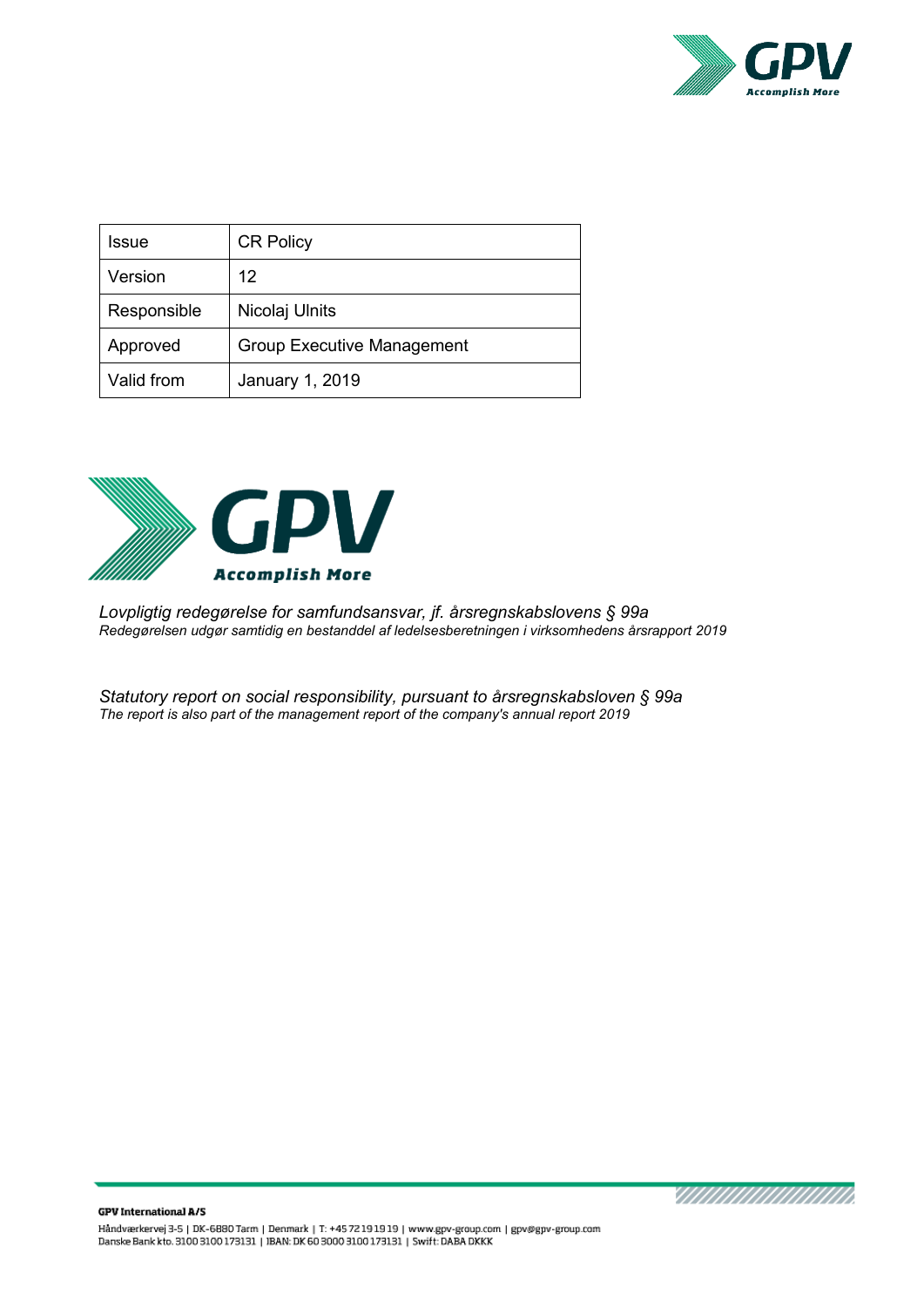

# **Table of contents**

| 3. Respect of other people, cultures and equal employment opportunities 6 |
|---------------------------------------------------------------------------|
|                                                                           |
|                                                                           |
|                                                                           |
|                                                                           |
|                                                                           |

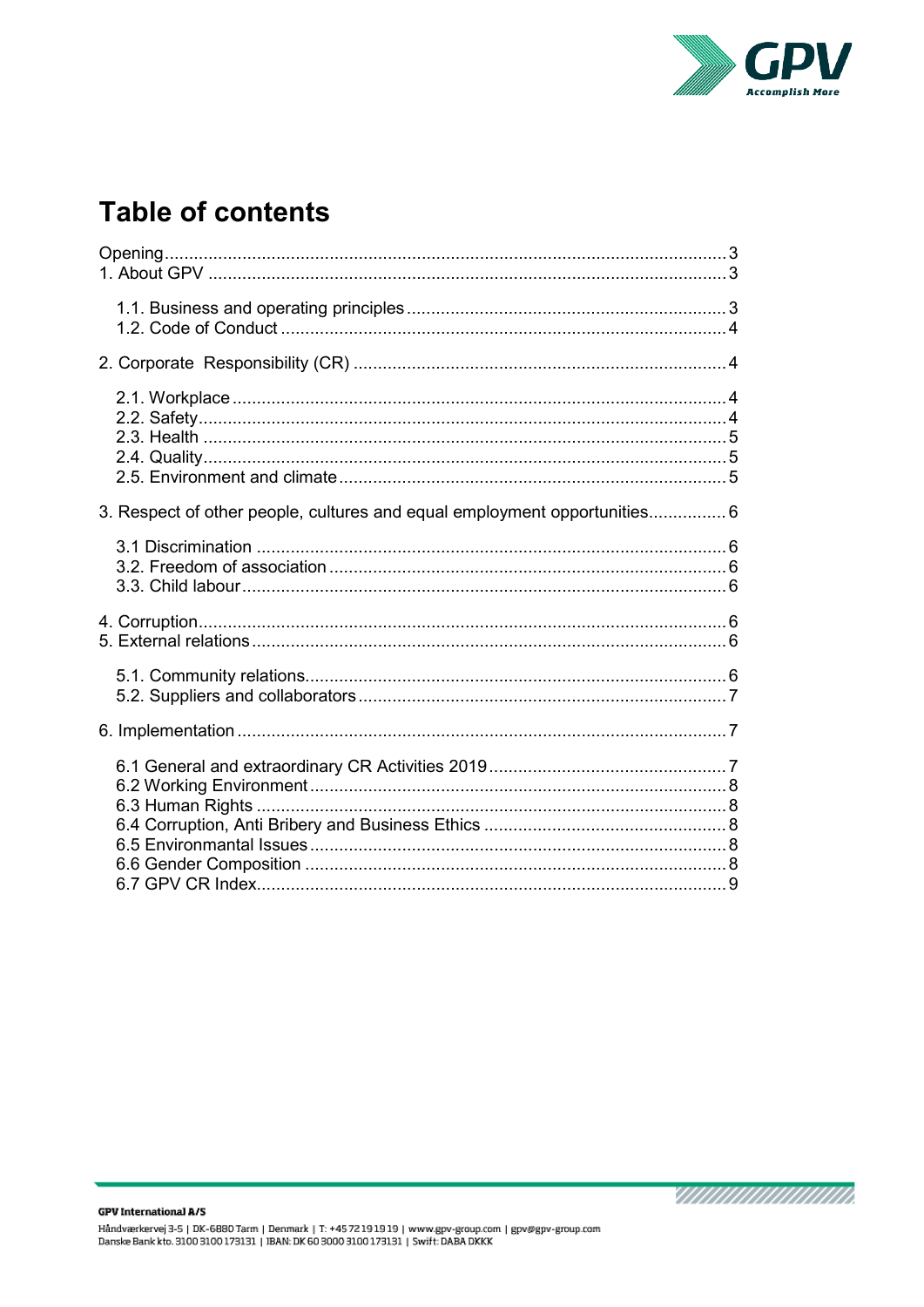

# <span id="page-2-0"></span>**OPENING**

By this policy GPV group declares that we intend to meet a wide range of Corporate Responsibility (CR). As of 2018 the title of this policy has changed from Corporate Social Responsibility (CSR) to Corporate Responsibility (CR). This reflects that GPV consider responsibility and sustainability to go beyond the social elements.

The policy underlies the yearly goals set by the executive management. The goals achieved during the past year as well as effort for the coming year will appear from the annual follow up on agreed KPIs and their annual targets.

GPV's production sites are certified within various standards\* relating to Corporate Responsibility including

- ISO 14001
- OHSAS 18001
- TLS 8001
- ISO 50001

In addition this policy requires as a minimum to fulfil the principles in UN Global Compact.

\*Please go to<https://www.gpv-group.com/media/certificates/> to see certificate for each site.

# <span id="page-2-1"></span>**1. ABOUT GPV**

#### <span id="page-2-2"></span>**1.1. Business and operating principles**

GPV is a knowledge based outsourcing partner with specialist capabilities within high technology and complex manufacturing.

GPV delivers complete solutions or components and works together with global oriented customers in the segments Instruments and Industry, Cleantech, Transport and Medtech.

GPV is a global EMS-partner specialised within high-mix/low-medium volume EMS with more than 50 years of experience and industry insights. We help our customers realize their accomplishments and competitive position through superior technological know-how. Our more than 4,000 employees deliver electronics manufacturing, in-house mechanics, cable-harness assembly and box-build, from our production sites in Europe, Asia and the Americas. GPV is founded in Denmark and with Danish headquarters. We comply with local legislation in all the countries in which we operate.

IIIIIIIIIIIIIIIIIII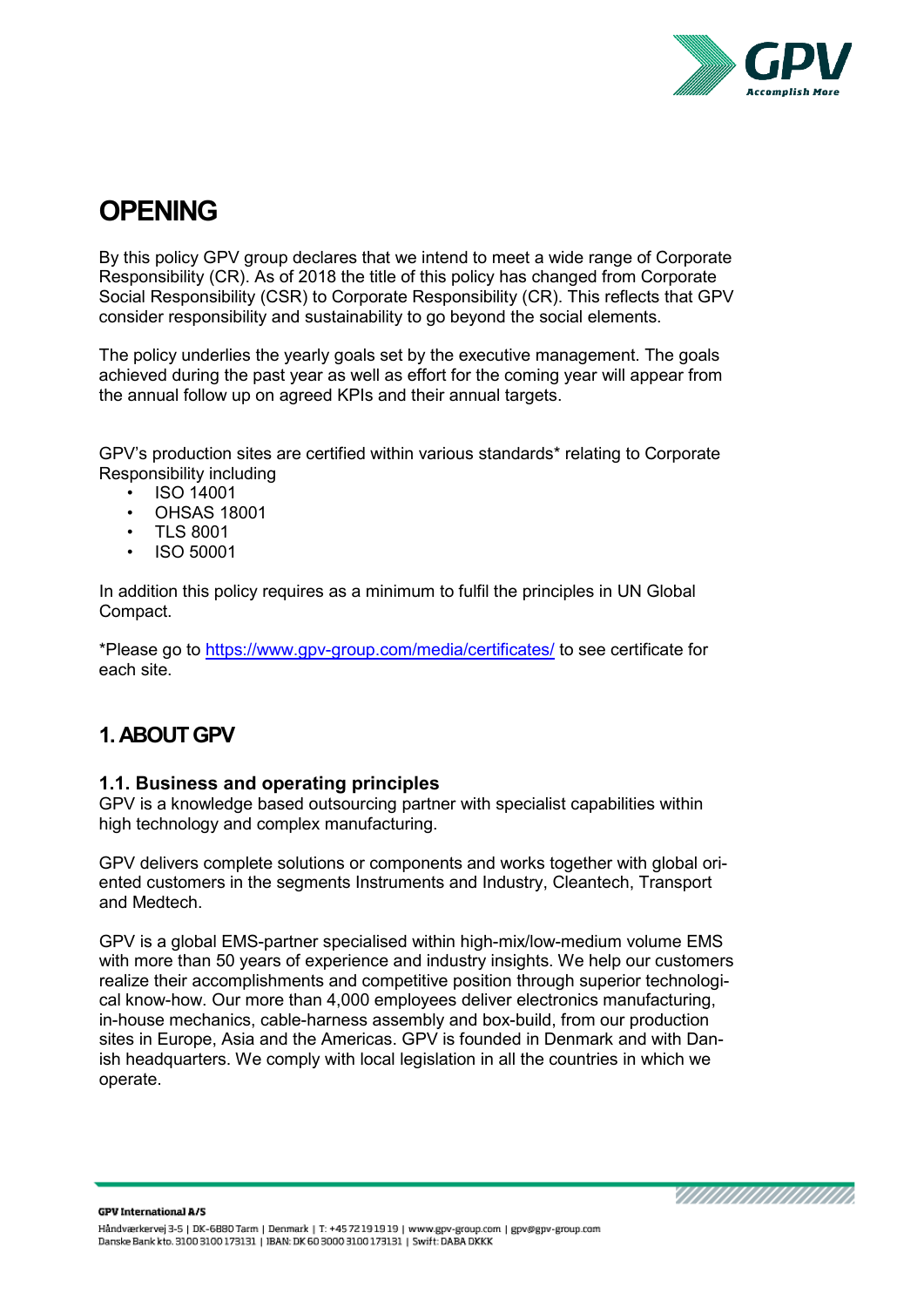

#### <span id="page-3-0"></span>**1.2. Code of Conduct**

The GPV Group is dedicated to being a responsible employer and a good corporate citizen. The Code of Conduct represents our core values and reflects our continued commitment to ethical business practices and regulatory compliance.

The Code of Conduct for Employees applies to all employees of the GPV Group worldwide, and it is the responsibility of Management and all employees to ensure compliance with this Code of Conduct.

In the event of non-compliance, employees are encouraged and expected to give notice to their direct manager and if necessary directly to the Executive Board, and they are assured that they will suffer no retaliation or other negative consequences in such case. We take a very serious view of any suspicion of breach of GPV's Code of Conduct, and in any cases of non-compliance with the Code of Conduct, we will act.

## <span id="page-3-1"></span>**2. CORPORATE RESPONSIBILITY (CR)**

#### <span id="page-3-2"></span>**2.1. Workplace**

GPV strive to continually improve our work environment. We aim to strengthen and implement a shared corporate culture which is to help us treat all colleagues equally, regardless of culture, history and tradition. If GPV employees have good working conditions and are committed to their work, together we can do the best job possible.

#### **Diversity**

In GPV we place the right people in the right job. We are looking for competencies to fill in a certain job regardless of religion, culture, colour of skin, etc.

#### **Training and development initiatives**

It is our aim to provide our colleagues with continuous and relevant education and training.

#### **Working hours**

In GPV the amount of working hours lives up to the local labour legislation. In situations where law or agreements claim overtime pay or other kind of nuisance bonus, it will be paid.

#### <span id="page-3-3"></span>**2.2. Safety**

GPV ensures that production in all phases of the supply chain is planned and organized to promote a safe, healthy and responsible working environment. The purpose is to avoid accidents and to ensure that the physical and mental condition of the employees does not deteriorate.

The work at GPV is carried out in accordance with the following principles:

Risks are controlled and managed at the source

**GPV International A/S**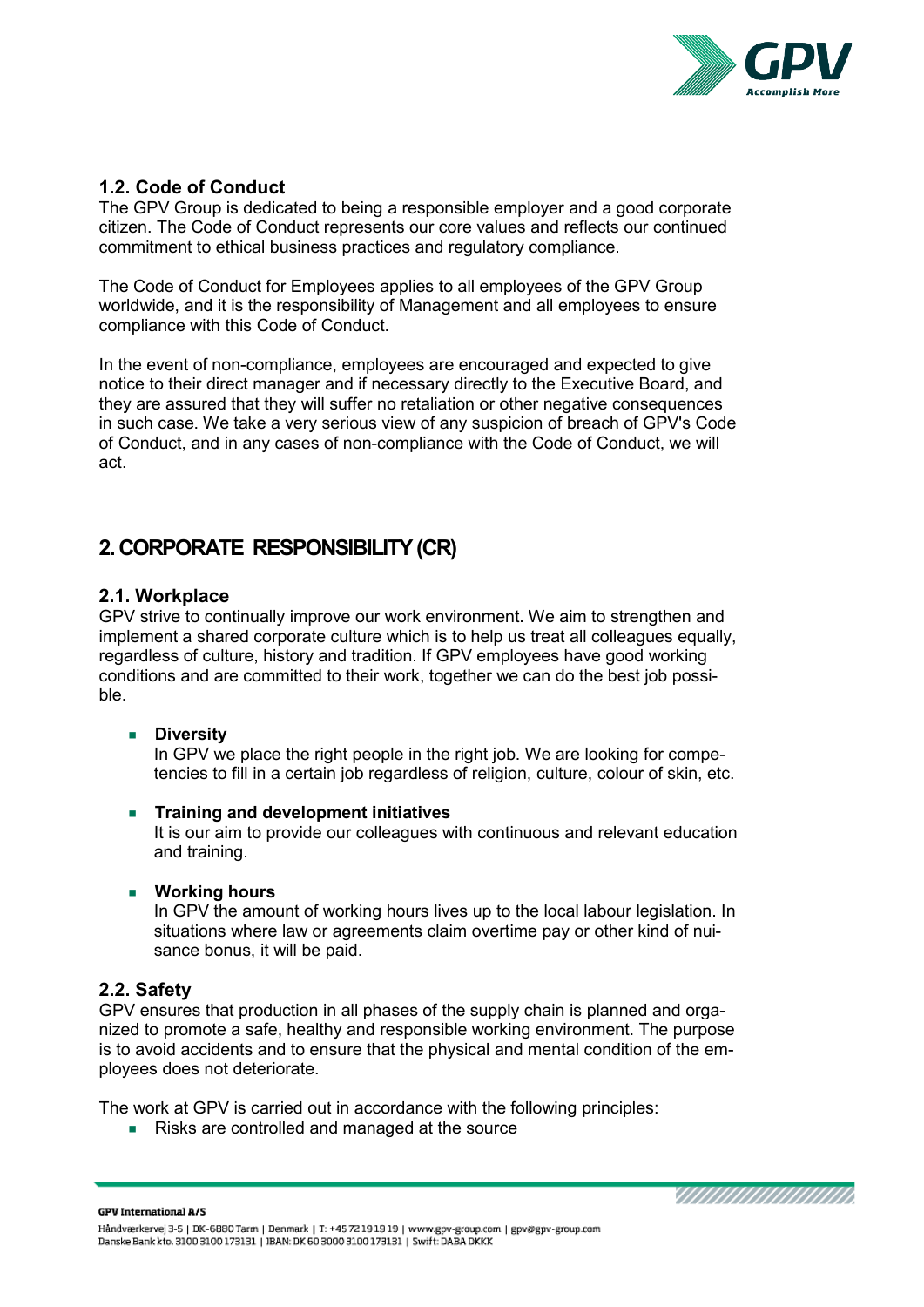

- To the extent commercial feasible, the work is adjusted to fit the individual employee in terms of equipment, as well as work and production methods
- Monotonous work is limited to minimize its impact on the employee's health
- No work methods constitute danger to the employees

GPV makes every effort to ensure that our processes are safe and that high quality standards are maintained throughout the entire supply chain, from incoming raw material to finished goods.

GPV makes every effort to ensure that no employee suffers physical or psychological harm at work.

In terms of prevention of work accidents the plant management must notify any accident to the CEO, who afterwards brings it to the upcoming management meeting for discussion to avoid similar incidents in the future.

#### <span id="page-4-0"></span>**2.3. Health**

It is important to GPV to have healthy employees. GPV ensures that efforts to improve the general health are part of the GPV way to act.

GPV helps improving the health of its employees by improving the work environment with initiatives targeting an improved well-being.

#### <span id="page-4-1"></span>**2.4. Quality**

GPV ensures that our suppliers show respect of high product quality and of the environment. GPV inspects and audits significant suppliers at least once a year and visits suppliers with low performance.

Internal quality conditions comply with the industry's highest standards to live up to the terms of the quality certificates GPV has achieved. These certificates are given in the CR report's data sheet.

#### <span id="page-4-2"></span>**2.5. Environment and climate**

In the production there is a risk of environmental impact by discharging substances into the air, the ground and the water. GPV has no explicit policy to reduce our effects on the climate, but we constantly strive at reducing energy- and water-consumption and focus on recycling of waste materials. GPV complies with all applicable laws and regulations, and our aim is to contribute to sustainable development by focusing on

- **Employees**
- **Environment**
- **Quality**

GPV is ISO 14001 certified which means that we continuously work determinedly and systematically to improve the environment. Every year GPV is evaluated by external auditors.

**GPV International A/S**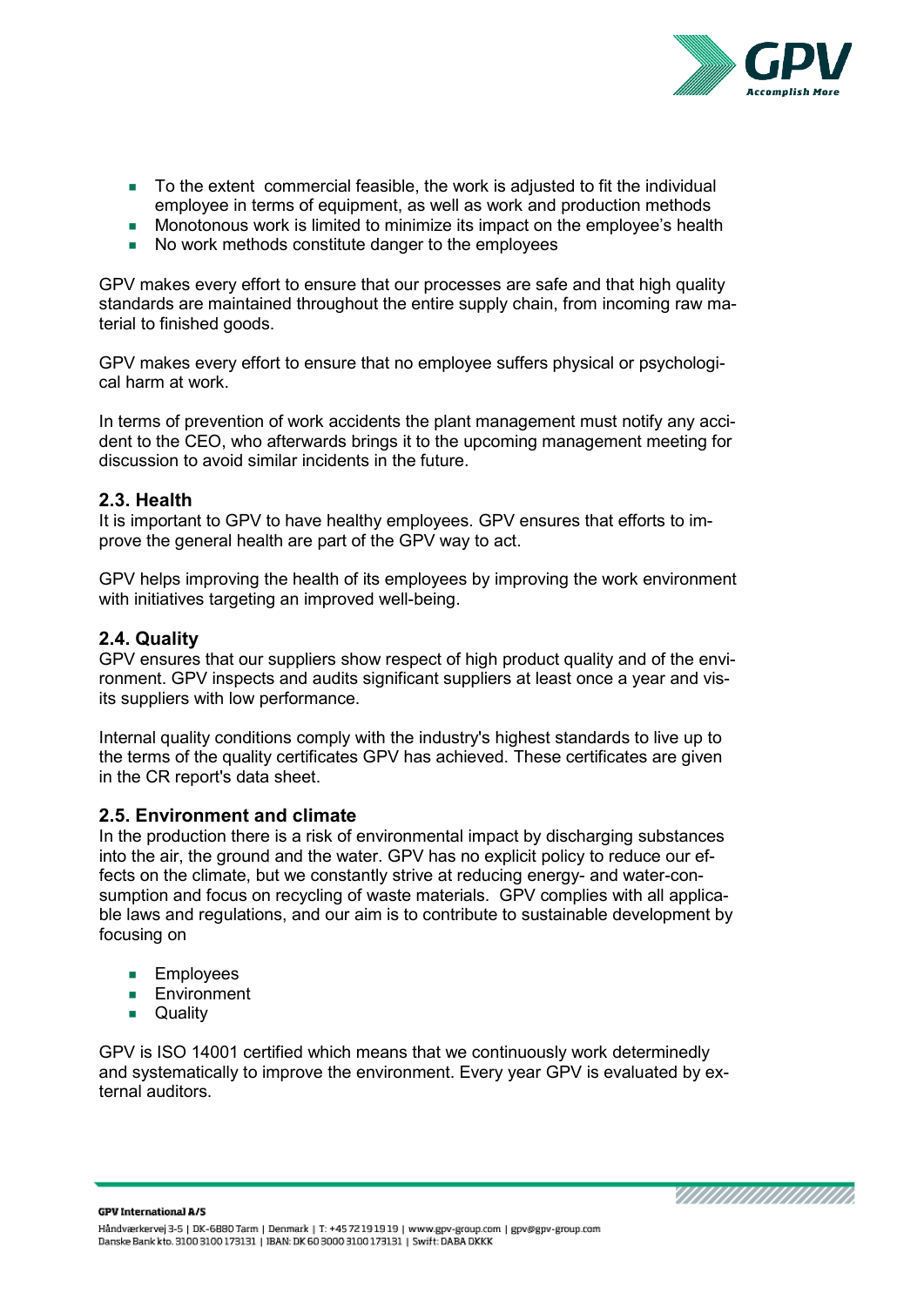

# <span id="page-5-0"></span>**3. RESPECT OF OTHER PEOPLE, CULTURES ANDEQUAL EMPLOY-MENT OPPORTUNITIES**

Regardless of the country in which we operate, we maintain that the human rights of every individual should be respected and upheld.

#### <span id="page-5-1"></span>**3.1 Discrimination**

All GPV employees must show respect of the values and cultures of the people with whom GPV works - both internally and externally. As a natural consequence, GPV prohibits discrimination on the basis of sex, race, colour of skin, religion and beliefs, political opinion, sexual orientation, age, handicap or national, social and ethnic origins.

GPV ensures that we do not discriminate when hiring, moving, promoting or dismissing employees, or in connection with pay reviews, training and development or other working conditions. All these elements are based on relevant and objective criteria.

#### <span id="page-5-2"></span>**3.2. Freedom of association**

GPV does not interfere with the employees' choice of union or other association and respects the employees' right to organise and enter into collective bargaining.

#### <span id="page-5-3"></span>**3.3. Child labour**

GPV does not accept child labour. GPV is aware of and respects the ban against child labour as expressed in EU Directive 94/33/EC of 22 June 1994 on the protection of young people in the workplace, the UN Convention on Economic, Social and Cultural Rights of 16 December 1966, ILO Convention No. 138 of 26 June 1973 on Minimum Age, ILO Convention No. 182 of 17 June 1999 on the Worst Forms of Child Labour as well as the UN Convention on the Rights of the Child of 20 November 1989.

### <span id="page-5-4"></span>**4. CORRUPTION**

As a global company GPV is exposed in Asia,Europe and the Americas - and thereby in different cultures. Each culture has different attitudes towards doing business. As expressed in our Code of Conduct, we pride ourselves of acting credibly and with integrity in all of our operations, and we do not accept or offer bribes.

### <span id="page-5-5"></span>**5. EXTERNAL RELATIONS**

#### <span id="page-5-6"></span>**5.1. Community relations**

GPV is aware of and observes all applicable laws, rules and regulations in the various countries in which we operate. GPV is responsible for understanding these laws, rules and regulations and how they apply to our business and jobs, and for preventing, detecting and reporting instances of non-compliance to the relevant individuals, institutions or authorities.

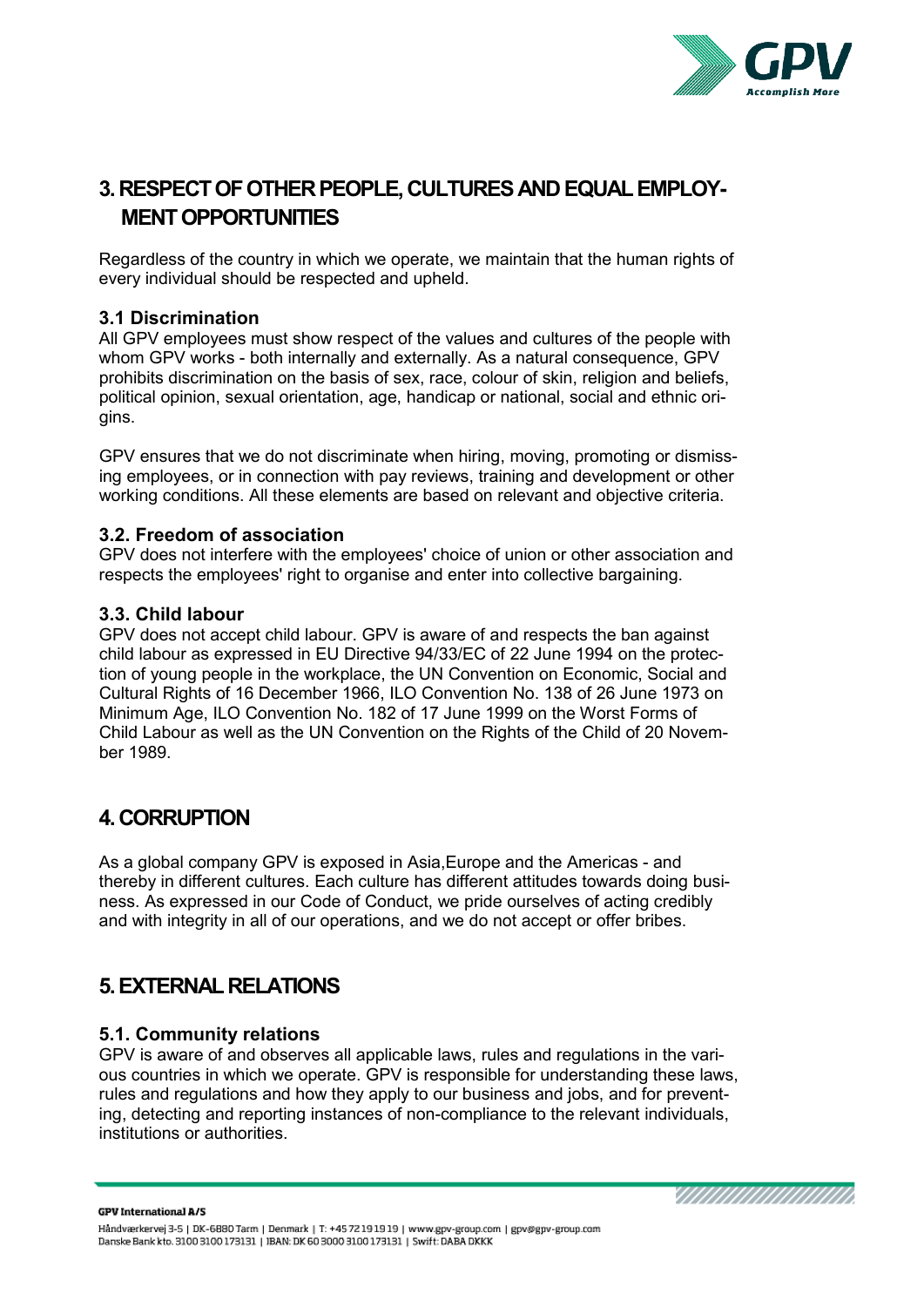

#### <span id="page-6-0"></span>**5.2. Suppliers and collaborators**

GPV sources raw materials in different countries. Our ambition is for our suppliers to meet our Supplier Code of Conduct which governs ethical, social and environmental responsibilities. It is essential that customers trust us if we are to sell our products. By acting responsibly, communicating openly and maintaining an on-going dialogue with customers, we create the right conditions for trust.

<span id="page-6-1"></span>GPV has a set of ethical guidelines for all colleagues with external supplier relationships (see section 1.2. Code of Conduct)

### **6. IMPLEMENTATION**

A number of the above mentioned issues are implemented by the guidelines established by the management and with flow down to the single management teams in each entity and department. Further GPV code of conduct has been signed by all relevant employees in the organisation. Others are implemented by concrete action plans and ongoing measuring with quarterly follow-up.

As regards to discrimination, child labor, freedom of association and corruption these issues are met to the extent it is possible from the current knowledge. If suspicion appears to the management that any of this is violated, this will be investigated promptly.

On an annual basis an evaluation of the collection of measures take place and targets for the focus areas for the coming year are set by the group management. Data on all measures are collected from each entity quarterly to evaluate the progress and eventually initiate corrective actions. In 2019 the following activities has been completed and planned:

#### <span id="page-6-2"></span>**6.1 General and extraordinary CR Activities 2019**

Beyond the ongoing measuring a number of initiatives are initiated as a consequence of GPV's due diligence within corporate responsibility. This is to consider as an expression for GPV's willingness to participate as an active player to improve the conditions as part of the surrounding community.

From group level a new and expanded Code of Conduct for employees has been worded to include new perspectives based on inputs from new GPV sites. The employee Code of Conduct applies to the entire company.

The focus on responsibility in the supply chain has also been strengthened in 2019. The Code of Conduct for suppliers compilated in 2018 is now implemented to the GPV Business System. Onwards all suppliers must accept the terms in the Code.

GPV in Sri Lanka showed extraordinary responsibility as a result of the Easter Sunday attack, by supporting long term recovery of some affected families. GPV facilitates 10 orphans children financially for their educational purpose. The same incident caused a blood donation was initiated since the reserve at the National blood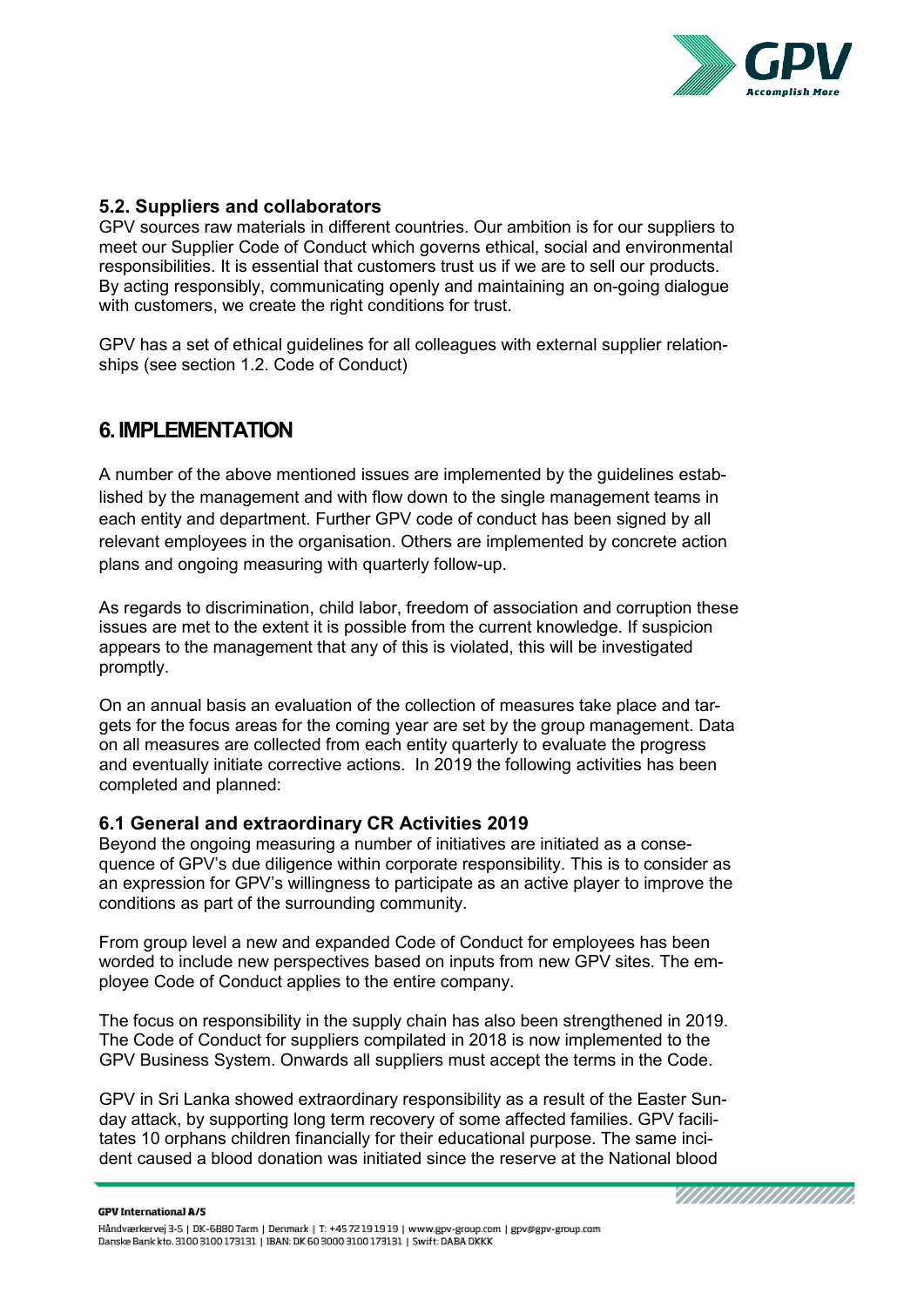

bank was used up. Total of 90 Pints of blood was symbolizing the enthusiasm and eagerness of our employees toward this worthy cause.

As previous years GPV Thailand has again in 2019 offered donations for charity projects. Sport uniforms were donated to students at the up-country.

#### <span id="page-7-0"></span>**6.2 Working Environment**

In the 2017 sum up of CR activities it appeared that working accidents were prevalent in the mechanics session. In order to prevent and reduce the number of working accidents from 2018 all near misses are mapped, and in GPV Asia monthly management safety meetings and safety audit by the management team has been effectuated, and during 2019 more sites have implemented procedures for working with near misses. In 2019 we have seen the effect of these actions in the decline of the LTI rate.

#### <span id="page-7-1"></span>**6.3 Human Rights**

In 2019 we have continued focusing on responsible Customer Relation Management. A new version of the Supplier Audit Check List has been implemented and leads to an improved focus on social and labor conditions.

#### <span id="page-7-2"></span>**6.4 Corruption, Anti Bribery and Business Ethics**

To further anchor the understanding of GPVs business ethics with regards to Anti bribery an e-learning session has been enrolled. The target group towards this training has in 2019 been expanded to include all white-collar employees.

#### <span id="page-7-3"></span>**6.5 Environmantal Issues**

GPV has no material outstanding environmental issues. In 2016 a main objective of environmental improvements was to reduce energy consumption by 10% relative to revenue from 2016 to 2020. We are satisfied that this target has been reached already by 2018 and continued to improve in 2019. Still we continue focusing on energy saving. GPV Thailand, GPV Americas and other sites has run energy saving campaigns as well as increased the focus on reducing paper consumption.

#### <span id="page-7-4"></span>**6.6 Gender Composition**

The actual gender composition among the Management shows a distribution of 55% female / 45% male (26% female / 74% male in 2018). Among all employees the gender composition shows a distribution of 62% female / 38% male (55% female / 45% male in 2018). The significant change in gender composition is partly related to the acquisition of CCS in 2019.